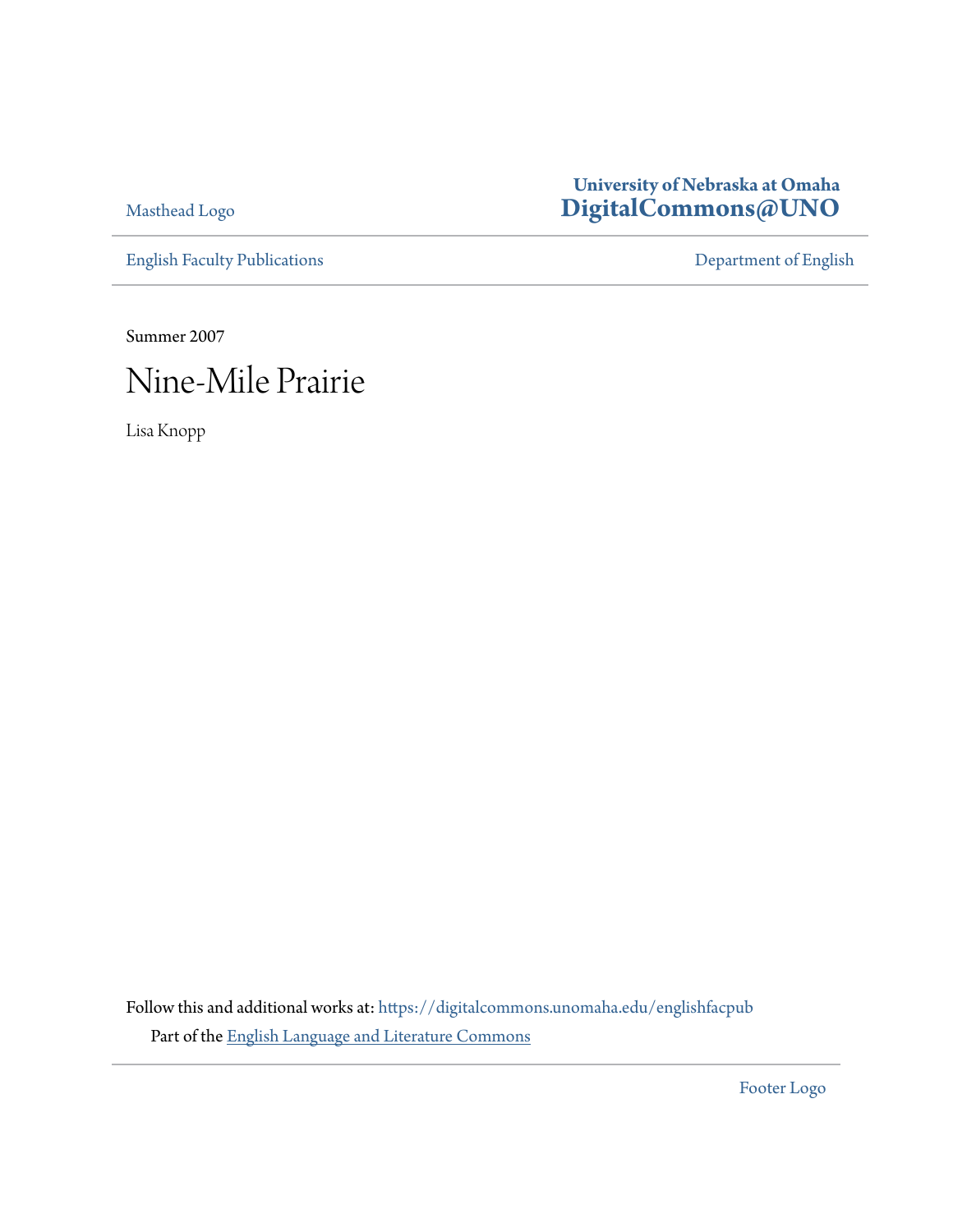# **NINE-MILE PRAIRIE**

#### **LISA KNOPP**

Volume XLVI, Issue 3, Summer 2007

Permalink: http://hdl.handle.net/2027/spo.act2080.0046.317 [http://hdl.handle.net/2027/spo.act2080.0046.317]

## **Manner of Speaking**

I'm going there today. But I can't find the right preposition to capture the experience. Will I go *onto* the prairie, as if it were the upper surface of something, a plane or a platform to pass over? Will I go *into* the prairie, as if it were something that can surround or envelop me like an economic recession or a waiting room? Will I go through the prairie, as if it were a substance like water or an ordeal like menopause to move into and beyond? Or will I go *around* the prairie, metaphorically skirting its edges, since it is an enigma whose meaning I've yet to discover?

And what of the articles a or the? Will I go to a prairie, a being a fragment of the once vast grassland in the center of North America, or will I go to the prairie, the whole from which the relict is preserved or somehow escaped destruction, a whole that still exists, even if only in the imagination? What I can say: I'm going there today.

#### Fervor

Nine-Mile Prairie is so named because it is five miles west and four miles north of the City Campus of the University of Nebraska at Lincoln (UNL). Not so long ago, these nine miles were more open and rural. Now to get to Nine-Mile, you cross Interstate 80, pass new housing developments and apartment complexes, turn west on Highway 34, pass the Kawasaki factory that employs over a thousand people, pass the north side of the Lincoln Municipal Airport, pass fields planted with corn or soybeans, pass a Casey's convenience shop, an RV storage site, a pallet manufacturer, and turn west onto Fletcher Street. South of where West Fletcher deadends is Nine-Mile Prairie. At first glance, the prairie is nothing but weeds, brush, sparrows, and fences—what you'd find at home if you let the yard go. But if you become acquainted with this prairie, you will find it remarkable. All but twenty of the 230 acres that make up Nine-Mile have never been broken, none has been grazed since 1968, and each has been burned about every three years since 1979. This small prairie relict supports astonishing diversity: over eighty species of birds, 392 vascular plants, including the threatened prairie white-fringed orchid, and the rare regal fritillary butterfly. In these early years of the new millennium, 270,000 of us live in Lancaster County. But if you keep your eyes to the ground at Nine-Mile, you can imagine what most of this county in southeastern Nebraska looked like a century and a half ago when there were but 153 residents.

My first encounter with prairie occurred at Nine-Mile in the fall of 1989 though Ecology of the Great Plains, a course I was taking at UNL. On a Saturday morning in September, I rode the bus the nine miles between the City Campus and the prairie with the other students in the class and, since I hadn't been able to find a babysitter, my five-year-old son. We walked the rutted lane between two pieces of fenced-off land owned by the airport and entered a whole new world. When the professor showed us big bluestem, the premiere grass of tall-grass prairie, I fell in love with it. Then it was a different common name, "turkey foot," a reference to the shape of the seedhead (three long racemes or flower clusters, three long turkey toes), that made this grass easy to remember. Now, it's the scientific name, *Andropogon gerardi*, that intrigues me, because of the link it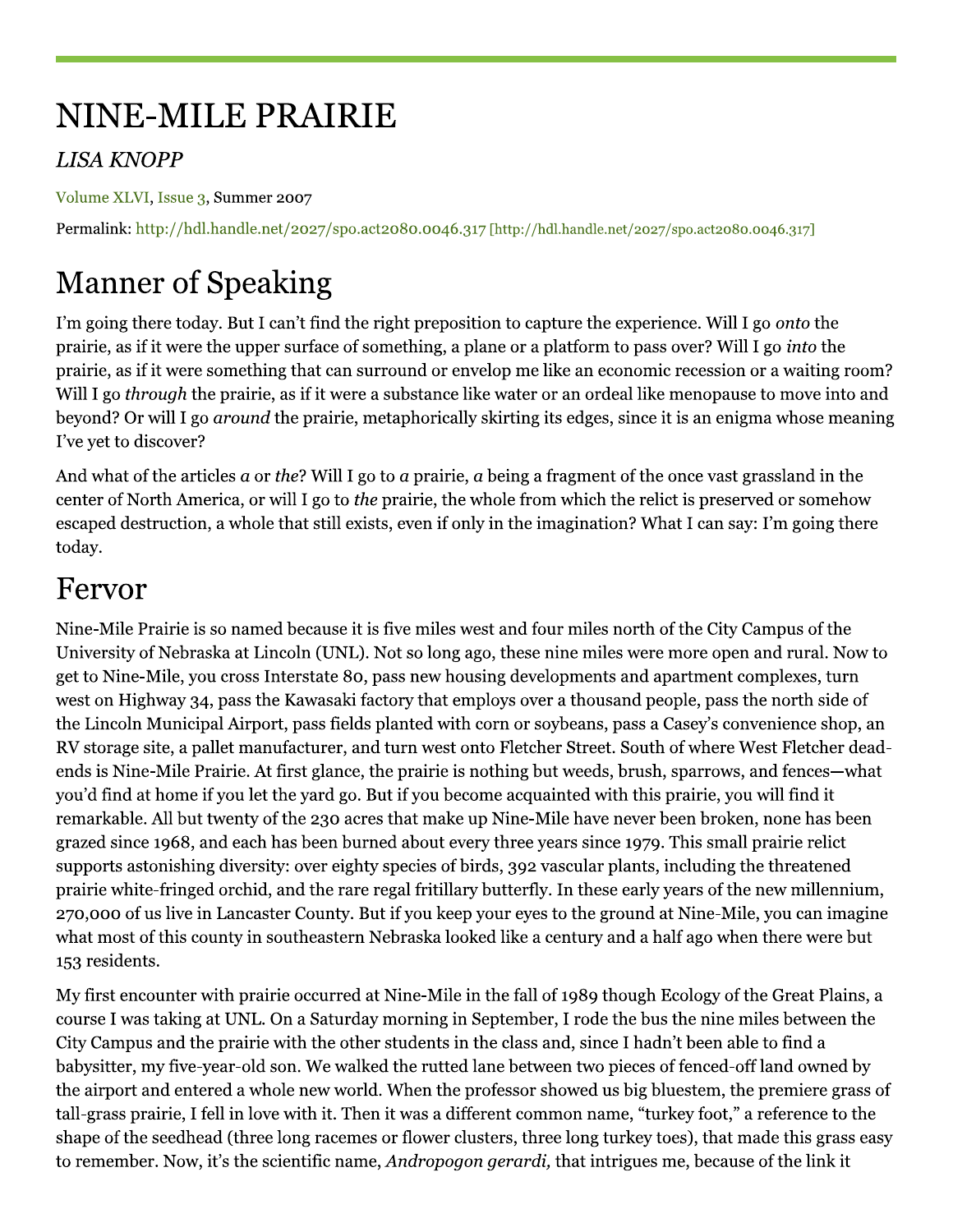suggests between this grass and humans. The Greek andros means man, pogon means bearded (the seeds of big bluestem are very hairy), and *gerardi* is the name of the botanist who first described the species in scientific terms. Big bluestem is a tall, bearded man. The other common name, big bluestem, has always puzzled me. While the stem is big, there's nothing blue about it that I can see. During its growing season, it's green. Big greenstem. In a damp year, it greets my September birthday with bronze-purple stems and seedheads that I look up to. Big winestem.

I don't remember what else the professor showed us that morning, but I do remember the pond, which then had water in it, and the cottonwoods near it. I remember that the late morning was prickly hot and that my attention was divided between the lecture I was supposed to be hearing and my son who had grown bored and restless. Nonetheless, something happened at Nine-Mile on that September morning that led me there again and again and to seek other swatches of prairie, both native and restorations. After my daughter was born in 1991, it was seven full months before I had the time, energy, and attention to finish a piece of writing. That piece was an essay about wildflowers that I'd seen that summer at Nine-Mile.

When the Cistercian monk Thomas Merton was selecting poems to be included in a new collection, he realized that those that he'd written during his early years in the monastery, when the communion, intimacy, and asceticism were so new and so intense, were his best. "The fervor of those days was special and young," Merton wrote. "It can inspire one to seek a new and different kind of fervor which is older and deeper." I, too, have sought an older and deeper kind of fervor. Seventeen years ago, I was eager to match names in the field guide to the plants that I saw and to learn the characteristic grasses and forbs and thus, the boundary lines between the different types of prairies—tall, mixed, and short; upland and lowland. Now I'm less interested in names and divisions than in learning how the prairie works, both as individual plants and as a whole, and how a prairie landscape works on my body, mind, and soul. What, in another seventeen years, will an even older and deeper fervor lead me to see and love about this place?

#### Horizontal

On a mild December day, my daughter takes a photograph of me standing atop a knoll at Nine-Mile. I imagine that the picture will show the grassy hilltop, a little sky and me, the only perpendicular. My presence is intended to give scale to my surroundings, yet I imagine that it will appear as an assertion, an effrontery, an impertinence. "Raise your arms," my daughter shouts before she snaps the photo. I do but then drop them. It seems that there is already enough of me in the picture. But when I get the developed film back, I'm unsettled by what I see. The hilltop is not a hilltop but an ever so slightly curved horizon, the line of which extends beyond the frame of the photo. I'm just a dark dot on the horizon, smaller than the dark seedheads in the foreground, one and a half inches of grass beneath me; two and a half inches of sky above me. I'm about to be squashed or canceled out by sky.

In Prairie Plants, grassland ecologist John E. Weaver defined prairie as a landscape that "appears almost" monotonous in the general uniformity of its plant cover. Its main features are the absence of trees, the scarcity of shrubs, the dominance of grasses, and a characteristic xeric flora." In other words, a horizontal landscape. In the photo my daughter took, there are no trees or shrubs. The only plant that I can identify is switchgrass. What I see in the photo are flat, gold islands of that grass against a dun background. But what I remember are clumps or crowns of switchgrass the size of hula hoops, the many-branched seedheads reaching farther into the sky than me. Weaver says nothing in his definition about the sky; yet, its presence in the photo of me on the hill is overpowering. A wide, open sky with its ability to divest me of any notions of my own power and importance is as essential as grass to my definition of prairie.

We're easy with horizontal landscapes. There's nothing there that can fall down or if there was, it's already done so. No threat. Horizontal lines follow the earth and extend into places that we can visit or imagine. At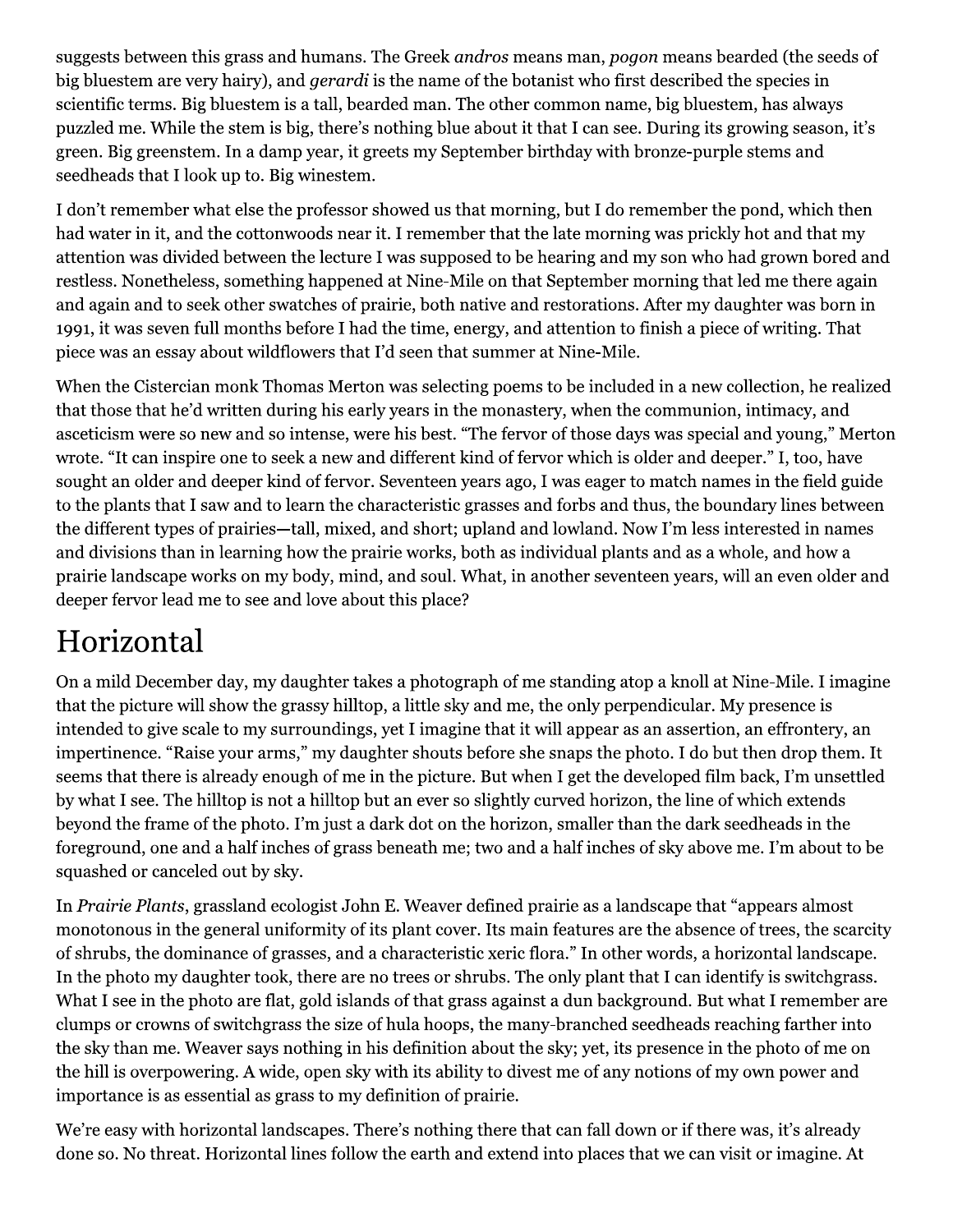Nine-Mile, that means Iowa and Colorado or South Dakota and Kansas, places I either know well or at least am acquainted with. Consequently, horizontal lines suggest repose, peacefulness, and spaciousness. Vertical lines, however, are dramatic and dynamic. One end touches the earth but the other extends into the blue, beyond our ability to follow or imagine. Because the tree, person, steeple, tower, tornado, or lightning bolt has defied gravity in its vertical reach, we feel tense, uneasy. What goes up must come down.

I seek prairie, but not because I find it to be an easy, tranguil setting. On the contrary, the more I learn about prairie, the more I see it as a place of keen competition between the various plants for water, light, and nutrients. Rather I seek prairie because of the revision that this landscape demands of me. In the city, I walk or drive through a world that is crowded with perpendiculars—houses, utility poles, trees, billboards, and lots of people. The interior of my house and office are just as upright since there I am enclosed by walls lined with tall bookcases, look out through vertical windows, enter and exit by vertical doors. My days are ordered and enclosed by routine, a vertical list of priorities. When I'm in or on or around prairie, it is tempting to visually latch on to the rare perpendicular, the clump of eastern redcedars near the fence or the cellular phone tower a half mile away, because that's what I've been taught to see and value. I'm like those famous kittens who were reared in the dark except for a brief period each day when they were exposed to one kind of line, vertical for some kittens, horizontal for others. When researchers tested the kittens' visual behavior at the end of five months, they found that each group showed clear visual deficits. For instance, those exposed only to vertical lines gave no response when a researcher held a rod horizontally before them. But when the researcher turned the rod so that it was vertical, the kittens played with it. Likewise, those kittens who were only exposed to horizontal lines were comfortable only in the presence of such. Live and move in a world that is primarily vertical, that's what we come to see and expect.

Seeing and accepting the openness and the open-endedness of prairie counters what I've been taught—that open space, like silence, is an uncomfortable emptiness to be filled, even if all that one has to put there is clutter or chatter. When I'm on or in prairie, I try to keep my attention from contracting and moving in the usual up and down pattern. I soften my vision, loosen my grip, and allow my awareness to expand forward, backward, and sideways. Then I feel as though I'd just thrown off my corset, broken the habit, paid off the debt, been cleared of the charges. In the presence of such freedom, I'm giddy and wary. Reason enough to preserve prairie landscapes.

As a study site now owned by the University of Nebraska Foundation, Nine-Mile is relatively safe, though global climate change may cause, may have already caused, some grasses to retreat and be replaced by others that can thrive in droughtier conditions. At the moment, the main threat to Nine-Mile is vertical and aerial. In 2005, Lincoln Electric Service (LES) planned to meet the electrical demands in Lincoln's growing northwest quadrant by erecting steel poles over one hundred feet tall along the western edge of the prairie to support wires carrying 115 and 345 kilovolts. Environmentalists were successful in persuading LES's administrative board not to install the tower on the prairie's western edge, but they couldn't stop the board from planning to erect them along the southern edge. Yet one more obstruction in the sky. An open sky above the prairie creates a sense of vastness. A sky broken by tall, heavy towers diminishes the breadth of the land beneath it by putting it on a human scale. Put perpendiculars on, in, through or around the prairie and it is no longer the horizontal landscape that can unsettle, reorganize, and ultimately restore us.

#### **Prairie Roots**

John Ernest Weaver was a man of open spaces. He was born in Villisca, Iowa, in 1884, a time when there was still plenty of prairie in southwestern Iowa. He arrived in Lincoln in 1905 and spent all but a few of his adult years there, first as a student at the university, where he received his B.S. in 1909 and his M.A. in 1911, and later as a professor of Plant Ecology. During his thirty-five-year tenure at UNL, Weaver directed forty-two doctoral dissertations and over fifty master's theses, and wrote numerous books and articles, as my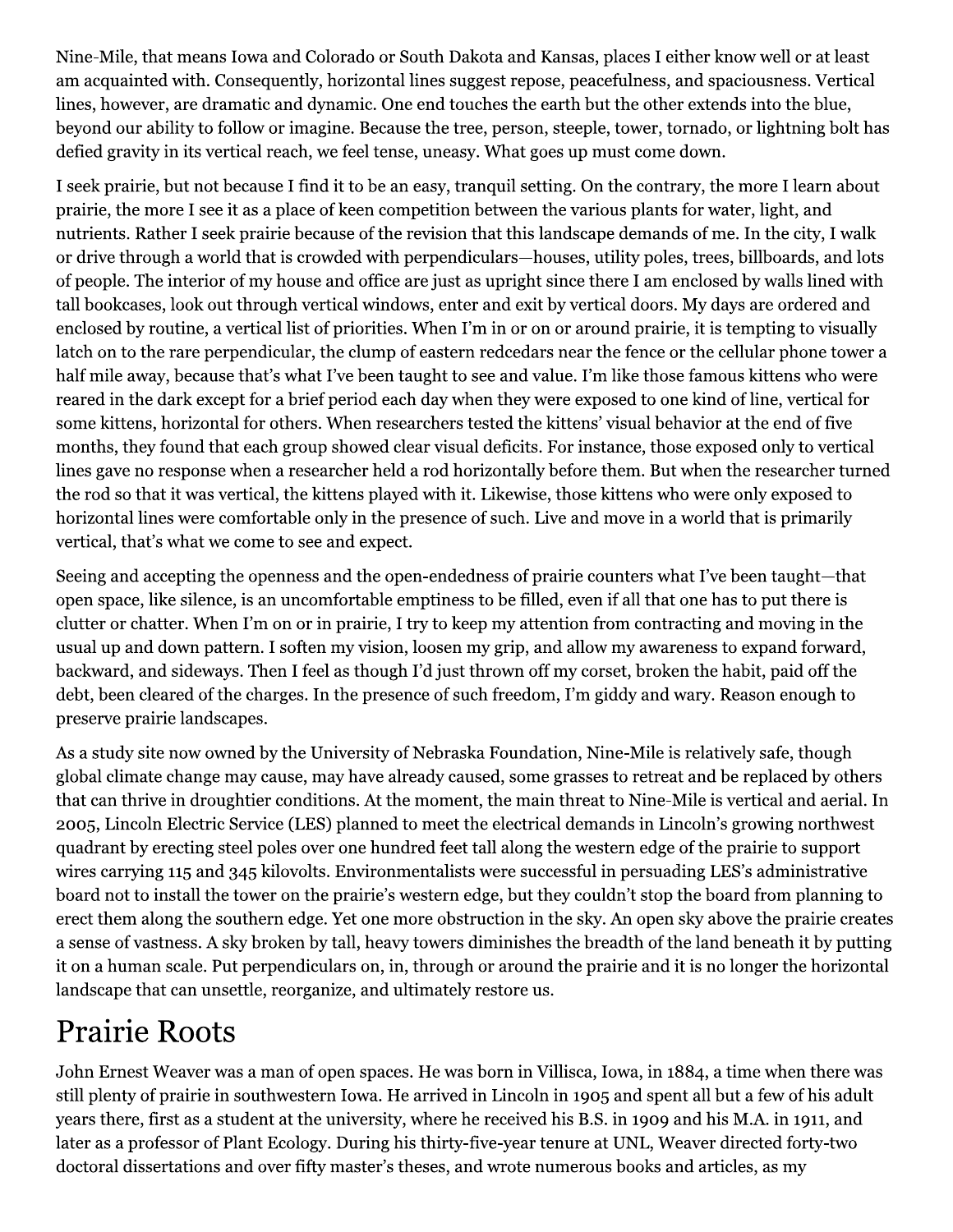bookshelves attest. Weaver was remarkable in that he spent his life studying and trying to preserve what most people of his time and place broke up and filled in with no remorse for what they'd destroyed. Two weeks before his death in 1966, he delivered the manuscript of Prairie Plants and Their Environment: A Fifty-Year Study in the Midwest to the University of Nebraska Press. The reviewer for Defenders of Wildlife News proclaimed that in this book, Weaver "reports upon the hidden workings of a plant community that he knew better than any [other] man who has ever lived." A Lincolnite who knew Weaver says that the old man was buried with prairie soil beneath his fingernails.

Nine-Mile Prairie was where Weaver tested the botanical philosophy of Frederic E. Clements, his mentor at UNL and at the University of Minnesota, where Weaver received his Ph.D., and it was where Weaver was eventually forced to depart from the tenets of Clementsian botany. For Weaver, Nine-Mile was a laboratory and a philosophical testing ground.

Weaver and Clements believed that the prairie formation was a single organism. In the 1929 edition of their widely adopted textbook, Plant Ecology, they write, "Each formation [large unit of vegetation] is a complex and definite organic entity with a characteristic development and structure." All plant succession, by which Weaver and Clements meant the series of plant communities that occupy an area as the vegetation develops, was progressive. In other words, plants evolve toward the final or "climax stage" best suited to that climate: pine and hemlock forest near the Great Lakes; Basin Sagebrush in Nevada and Utah. The relatively flat, open center of the continent was meant to host bison and grasses, but the type of grasses and their associates varied according to climatic factors. From central Indiana to eastern Nebraska was tall-grass prairie, dominated by big bluestem, Indiangrass, and switchgrass. Mixed prairie, which covered all but the eastern- and westernmost edges of Nebraska, Kansas, and the Dakotas, comprised mostly grasses two to four feet tall—needlegrass, prairie dropseed, little bluestem, June grass, side-oats grama, and western wheatgrass. The grasses of what Weaver called the "short-grass disclimax" (so called because it wasn't a natural stage but one caused by overgrazing) of the western plains and the eastern high plains were six to eighteen inches tall and dominated by buffalo grass, blue grama, and triple-awn. Weaver and Clements insisted that the dominant climax form of prairie wasn't tall-grass but "true" prairie, which once formed a fairly distinct band between tall-grass and mixed prairie. They considered tall-grass to be "postclimax," a corruption of sorts that resulted when true prairie was damaged by cultivation and overgrazing. In response, big bluestem moved up the slopes and displaced needlegrass and prairie dropseed as the dominant species. Nine-Mile is within the belt of what was once true prairie.

Weaver and Clements believed that if prairie is damaged or destroyed, it will eventually return to its original state, provided that people don't interfere. The more-or-less predictable sequence of species that occupy a disturbed site is called "old field" or "secondary" succession. Aerial photographs show that twenty acres at Nine-Mile were cultivated in the early 1940s and probably abandoned shortly thereafter. Aerial photos from the early 1950s show the return of prairie vegetation. After sixty-some years of secondary succession, the edges of "Old Field," as it's now called, are dominated by big bluestem and look like the rest of Nine-Mile. But nearer the center of Old Field are tufts of little bluestem and side-oats grama. Eventually, tall grasses will dominate there, too. This process also occurs on a larger scale. Weaver and Clements believed that short-grass would eventually become mixed prairie, which in turn would eventually become true prairie. Ultimately, secondary succession would triumph. While humans could interfere with this natural process, nothing could destroy the prairie.

Prairie once flourished between southern Manitoba and north-central Texas. Because Lincoln lies near the midpoint, Weaver believed that data from Nine-Mile was representative of conditions over a vast area. There was no better place for him to be. He conducted experiments at what he called the "true prairie station outside of Lincoln," which may refer to Black's or Belmont Prairie, 180 upland acres three miles north of the university, probably destroyed for a farm which later became the site of a housing development or stores and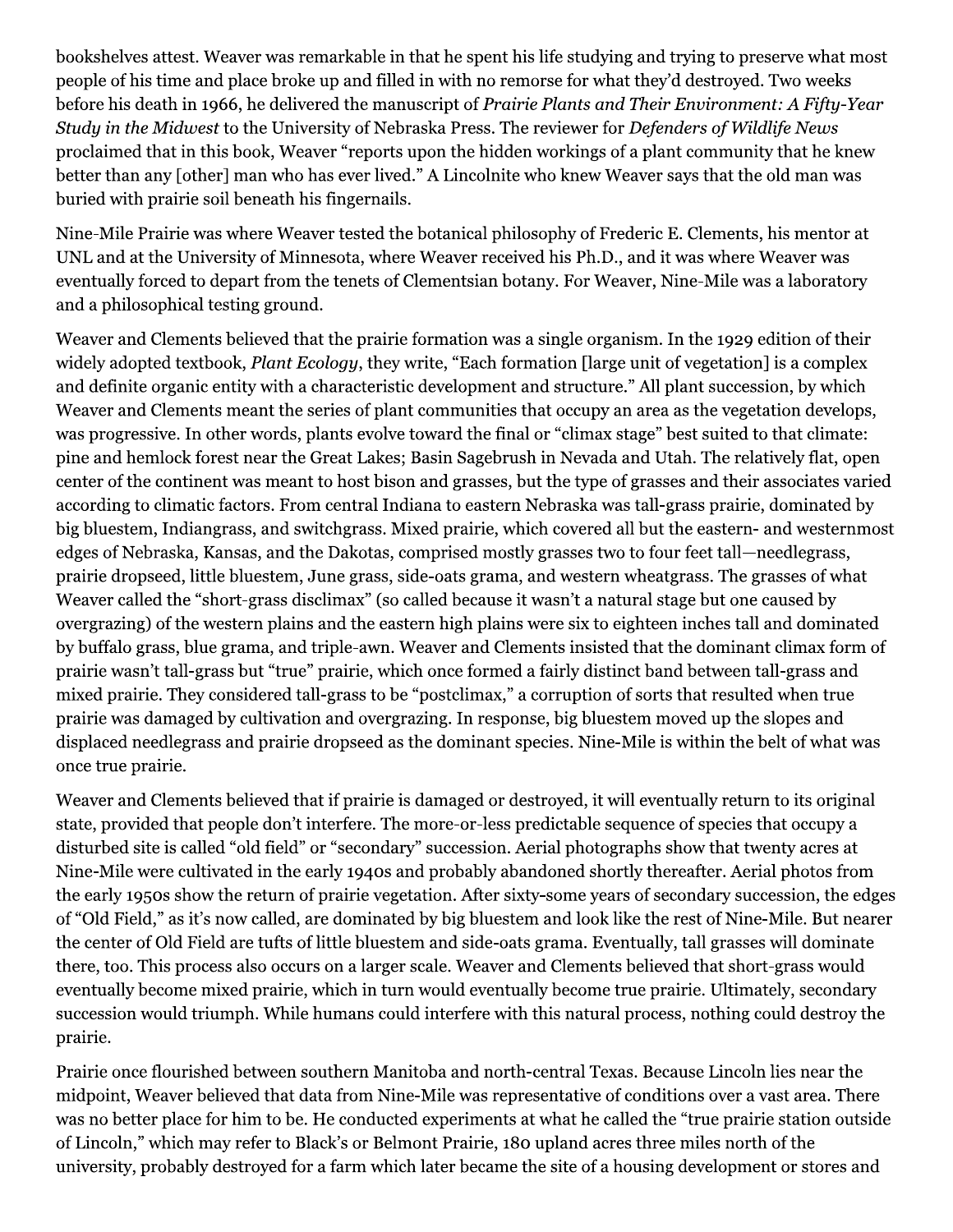parking lots, or to Nine-Mile, the prairie which Weaver named. Weaver had various methods for studying the plant communities at these stations. My favorite is the "bisect," in which he and his students dug trenches in the prairie deeper than the deepest roots and excavated the root systems. A photograph in *Prairie Plants* shows a fair, rather young man in a dress shirt and a derby standing in a trench a good three feet taller than him. This man—perhaps he is Weaver—points at something in the trench wall with what appears to be a small bowling pin. Weaver excavated the underground parts of each plant with a hand pick, washed, dried, and measured them, and then plotted the entire root system to scale on coordinate paper. These drawings not only show the form of the root systems of different species but revealed their relationships to each other and to the different layers of soil. In a bisect drawing from mixed prairie near Hayes, Kansas, one can see that the root system of wild alfalfa or scurf pea, a legume, plunges eight feet. Diminutive buffalo grass, only five inches of leaves and stems above ground, sends its roots down five feet.

Three things strike me about Weaver's bisect drawings: the root systems are intricate, beautiful, gracefully branching affairs; there is more prairie beneath the ground than above; the roots of the different plants draw nutrients and water from different locations, the tall grasses in the moister lowlands and the shorter grasses on rockier, drier or hilltop sites, as if they were sharing resources. How could one not have faith that such an organism would persist?

#### Oceans, Islands, Coasts

The comparison people are most likely to reach for when describing grassland is that of an ocean. Aldo Leopold, who like me was born and raised on a wooded bluff above the Mississippi in Burlington, Iowa, but moved away to settle in a prairie place, wrote of watching an Illinois farmer cut down an ancient cottonwood: "Time was when that tree was a buoy in the prairie seas." In Flowering Earth, botanist Donald Culross Peattie wrote of prairie, "There is no close-up here and no detail. Instead, there is horizon like the sea line; there are seas of grass here, running before an unwearied wind, waves of grass winnowing one way to show all silver and dimpling another to darken all green." In *The Prairie World*, a collection of lyrical essays packaged as an ecological textbook, David F. Costello wrote, "Whenever I cross the shoreline of the grassland sea I stop and eagerly examine a niche or two of this extraordinarily variable boundary to see what it harbors." When prairie stretched from central Indiana to eastern Nebraska, it took weeks to cross and was as dangerous as an ocean passage. When the tall grasses are ripe and head- or shoulder-high at summer's end, walking across the prairie is like trudging through water. Like the ocean, prairie is or was a horizontal landscape that made people feel small, insignificant, and vulnerable. And unless you know how to see it, prairie, like the ocean, appears flat and monotonous. Years ago when I showed Nine-Mile to my former husband, who had grown up near the lush and vertically-crowded rain forest of South America, he said, "This is it? It looks like a corn field."

Sometimes when I walk on, in, through, or around prairie, I try to imagine it as an ocean of grass. Bunches of little bluestem, light green in the spring, purple and coppery in the autumn, are an archipelago. At the bottom of the hill, a swell of big bluestem. As the wind moves across the prairie, the grasses and forbs bounce, quiver, or sway in response, a sea of movement. This is a tide that slows but never recedes. Prairie coasts aren't clean affairs. Borders fluctuate; the size of the islands of grasses and forbs expand and contract according to the moisture level. A fence attempts to part a prairie preserve from the adjacent golf course or pasture or housing subdivision or airport runway, but plants slip beneath it. A little buffalo grass over there, a little leafy spurge over here. Like water, prairie doesn't stop at the property line.

But the prairie-ocean metaphor fails in significant ways. To what do I compare this variegated surface, composed of blooming milkweeds, gayfeathers, orchids, clovers, leadplant, sageworts, thistles, goldenrods, and the prodigal number of asters? And what of size? The coasts or borders of oceans and prairie are changing, yet one is expanding and one is contracting. As glaciers and ice caps melt in response to rising levels of carbon dioxide in the atmosphere, the seas grow deeper and wider. An article in the January 16, 2007, New York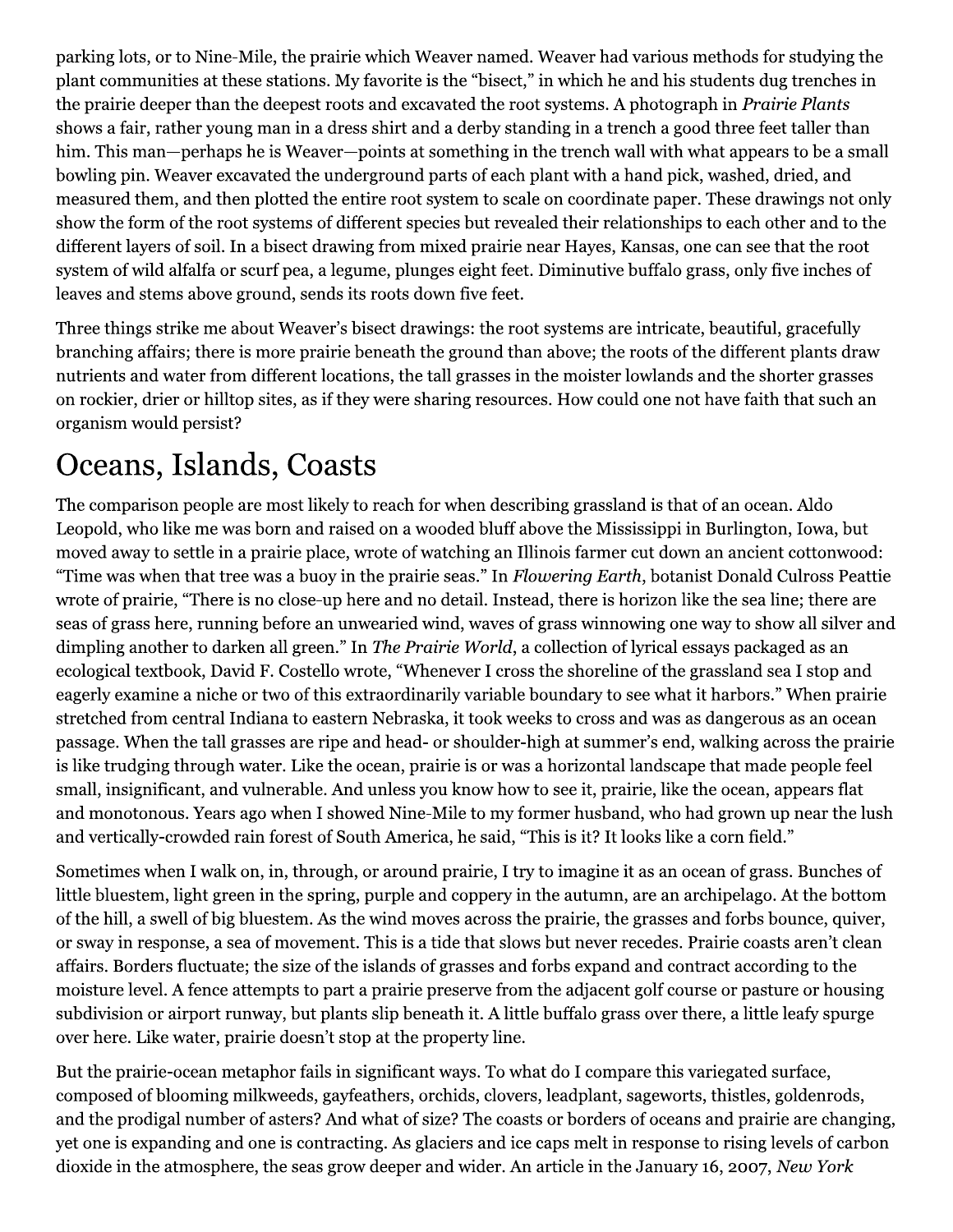Times claims that the melting of the Greenland ice sheet is not only changing the coastline of that country (what once seemed to be a peninsula is now an island that was once joined to the mainland by ice) but will raise the sea level twenty-three feet. Wider oceans threaten such major, low-lying US port cities as Boston, New York, Charleston, Miami, and New Orleans, as well as such low-lying or island nations as Bangladesh and the Republic of Maldives. In contrast, the North American prairie is less than one-tenth of one percent of its former size. No other North American biome has suffered such destruction. What remains of the once vast prairie are these little fenced off relicts, just a few hundred or dozens of acres preserved by Audubon and other conservationist groups, each relict in danger of being devoured by sprawling towns, cities, and highways or so invaded by alien species that they're just another weedy plot. Prairie is not an ocean.

#### Revision

Weaver couldn't imagine that anything could destroy the prairie and allow it to be replaced by some import such as Kentucky bluegrass or smooth brome. What shook his exuberant faith in this stability and in the certainty of progressive succession was the Great Drought of 1933–1942. Weaver began studying the effects of the drought in 1934, then the driest summer on record in Nebraska. For thirty-nine days that year, the air temperature in eastern Nebraska was above one hundred degrees. In July of 1934, Weaver observed that no water was available in the soil for plant growth to a depth of four feet. From a distance, the prairie looked normal, but when Weaver studied the basal cover, he found "holes or openings in the prairie carpet." Dead rhizomes of big bluestem and Indian grass. Dead crowns of little bluestem and prairie dropseed. Pale stembases of needlegrass and blue grama grass. Weeds that flourished in the once healthy sod. Where the drought was most severe, the soil was bare. Western wheatgrass, that drought-adapted opportunist, quickly invaded such stretches. Buffalo grass and the invasive six-weeks fescue followed.

Weaver doesn't say that studying the effects of the drought was painful for him, but I can't imagine it being otherwise. "Each prairie studied," he wrote in Prairie Plants, "was known intimately; hence any changes were readily and clearly observed." For Weaver, Nine-Mile was a graveyard of sorts, both for the true prairie plants that he loved and the micro-paradigm which his research supported.

Within seven years of the beginning of the drought, Weaver watched the true prairie of central Kansas, eastern Nebraska, and eastern South Dakota being replaced by mixed prairie in an area one hundred to 150 miles wide. Big bluestem, which thrives in moist lowlands, nearly disappeared. The changes that he and Clements made in the 1938 edition of *Prairie Ecology* reveal that their faith in the resilience of the prairie had eroded. The coauthors still maintained that climax communities may display superficial changes "with the season, year, or cycle," several years in a row of abnormal rainfall or unusual temperatures would have "little or no permanent effect upon their composition and structure." Yet, Weaver qualified his and Clements's earlier claims about the inevitability of progressive succession and admitted that "Man alone can destroy the stability of the climax." Historian Ronald C. Tobey suspects that these revisions were Weaver's rather than Clements's. Indeed in "The North American Prairie" which appeared in The American Scholar in 1944, after Weaver had seen the full effect of the drought and after the rains had returned, he grimly and eloquently concluded, "Prairie is much more than land covered with grass. It is a slowly evolved, highly complex entity, centuries old. It approaches the eternal. Once destroyed it can never be replaced by man." Gone was his faith that the true prairie would reclaim the heart of the continent. Perhaps Weaver wanted to revise every present tense sentence he'd ever written about the prairie, changing "the prairie is" to "the prairie was."

If Weaver were conducting studies at Nine-Mile today, I suspect that he'd be fencing off square meters of prairie with steel tapes and stakes. In these "list" or "census" quadrants, he'd note the number and ratio of the different plant species from year to year, so that he could quantify the retreat of prairie in the face of global climate change. This year, a little less of the moisture-loving tall grasses. Next year, a little less. Each year, a smaller and smaller chance of recovery. The prairie was.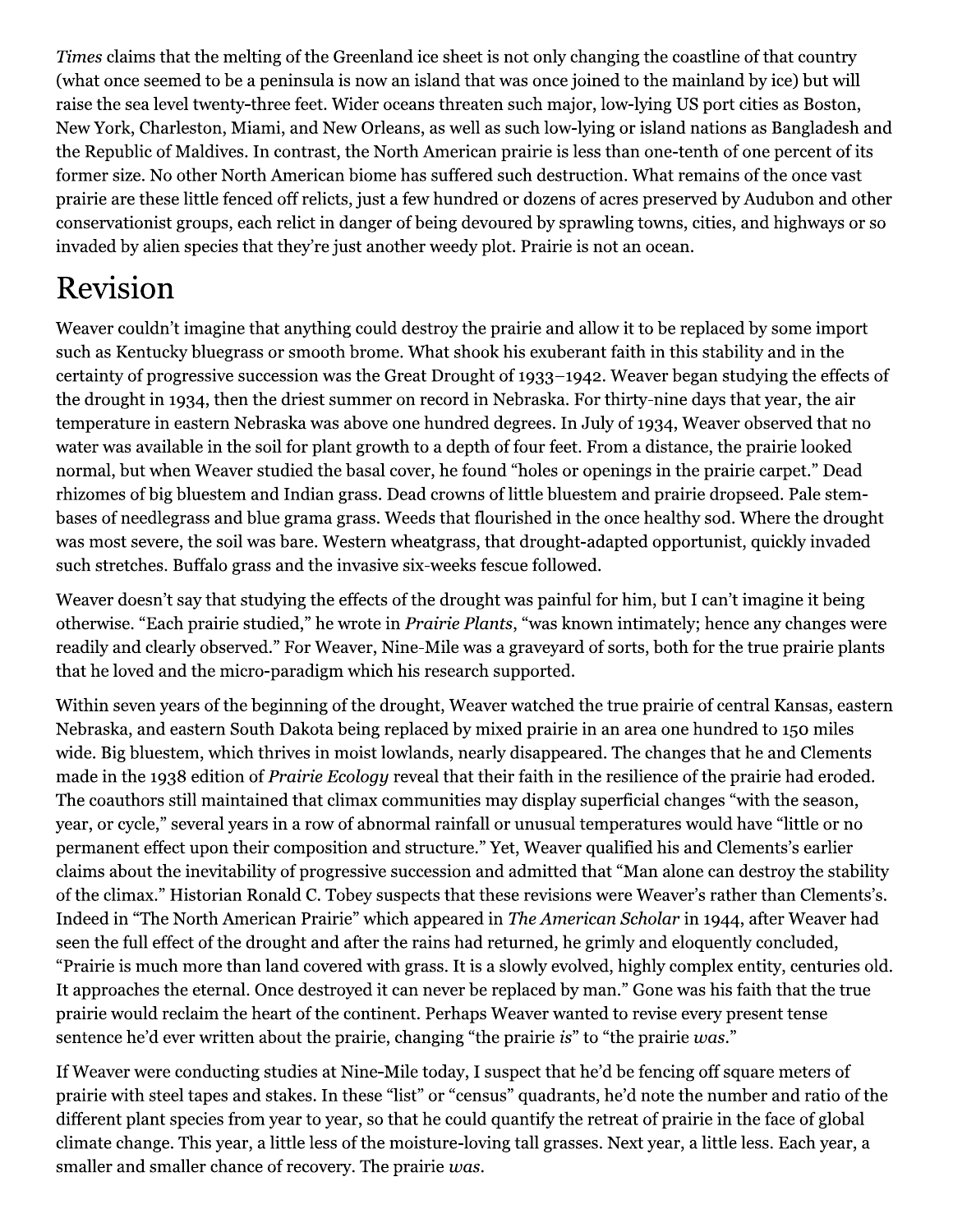# Relict

In March 2001, the US Postal Service issued an international postage stamp bearing a photograph of Nine-Mile Prairie taken by Lincolnite Michael Forsberg [see back cover]. This stamp is part of the Scenic American Landmarks Series, which includes photos of the Grand Canyon, Niagara Falls, Yosemite, and the Great Smoky Mountains. In "October in the Tallgrass," one sees tall ripe big bluestem, thick and sumptuous, shagged and tawny as fur or pelt; in the misty distance, scattered trees; above it all, an unobstructed blue sky with wisps of white clouds. The scene is so pristine that it doesn't seem of this world. Forsberg says that he went to Nine-Mile every morning for seven days in October of 1994 before he shot the photo of the six-foot tall grass. None of the shots were right. But on the seventh day, "I got there just as the sun came up and the fog was lifting. There was no wind and lots of dew, so the color was really rich." Because he wanted to give people a sense of what the tall-grass prairie would have looked like to someone traveling across Nebraska on horseback or in a covered wagon 150 years ago, he took the photo from a stepladder.

I walk Nine-Mile looking for the spot where Forsberg set his camera. North of Nine-Mile is land owned by the Lincoln Municipal Airport Authority. To the east is the skyline of Lincoln, a city of almost a quarter million people. To the southeast is a white and orange checkerboard water tower. To the south is a pole building for farm machinery, a windmill that I've never seen spinning, and an enormous, rather new house. The deck on the house faces east for a view of the city rather than north for a view of the prairie and airport. The land near the house is divided into fields, one gray, one yellow, rather than the blended colors of the prairie. Soon, LES will erect towers and electrical lines along this border. To the southwest of Nine-Mile are towers, ladders, ropes, poles, and a guillotine-like contraption: the University's Challenge Course. To the west is rather open land, the site of ominous-looking bunkers and a former ammunition dump. Forsberg would have had to position his camera very precisely to keep the shot clear of these obstructions. I read that if LES had erected the towers and lines on the western edge of Nine-Mile, they'd have cut right through the scene that Forsberg shot.

By what accident, by what good fortune or act of will was Nine-Mile saved in a place where so little prairie remains? When Weaver conducted his studies at Nine-Mile, it consisted of eight hundred acres. The western part had been part of the Flader homestead. During the Cold War, the Strategic Air Command (SAC) in Bellevue took over the Lincoln Municipal Airport and the prairie. Just west of Nine-Mile, the government built eighteen bunkers. In the interests of "security," SAC strung barbed wire, kept the place brightly lit day and night, and limited the university's access to the prairie. In the 1960s, SAC left and Nine-Mile became surplus government property. The Airport Authority bought the land and the bunkers for a hundred dollars per acre and now rents the bunkers as storage space.

In 1978, Ernest Rousek became interested in preserving the prairie. He was the perfect person for the job. While Rousek has a background in conventional agriculture (he trained as a soil scientist at UNL, was a district manager for a hybrid corn company, and invented planter plates that were used to plant three-quarters of the corn crop in the 1970s), he was passionate about saving the landscape he'd always loved. The one-room school that Rousek had attended in central Nebraska had been surrounded by prairie: the school playground. While herding cattle on the family farm, he passed the time by matching the prairie plants that he saw with those in the Nebraska prairie plant identification book. "Prairie just kind of got infiltrated into my system," he says.

When Rousek became interested in preserving Nine-Mile, he found that part of the eight-hundred-acre spread had been overgrazed and part had been cultivated. But the southern 230 acres were native and in good condition, except for the twenty acres that had been cultivated in the 1940s. In the late 1970s, Wachiska Audubon, the chapter to which Rousek belongs, rented the 230 acres. Because paying the \$4,600 rent each year was a strain for Wachiska, Rousek cut the grass and sold it as hay to the Omaha Stockyards and other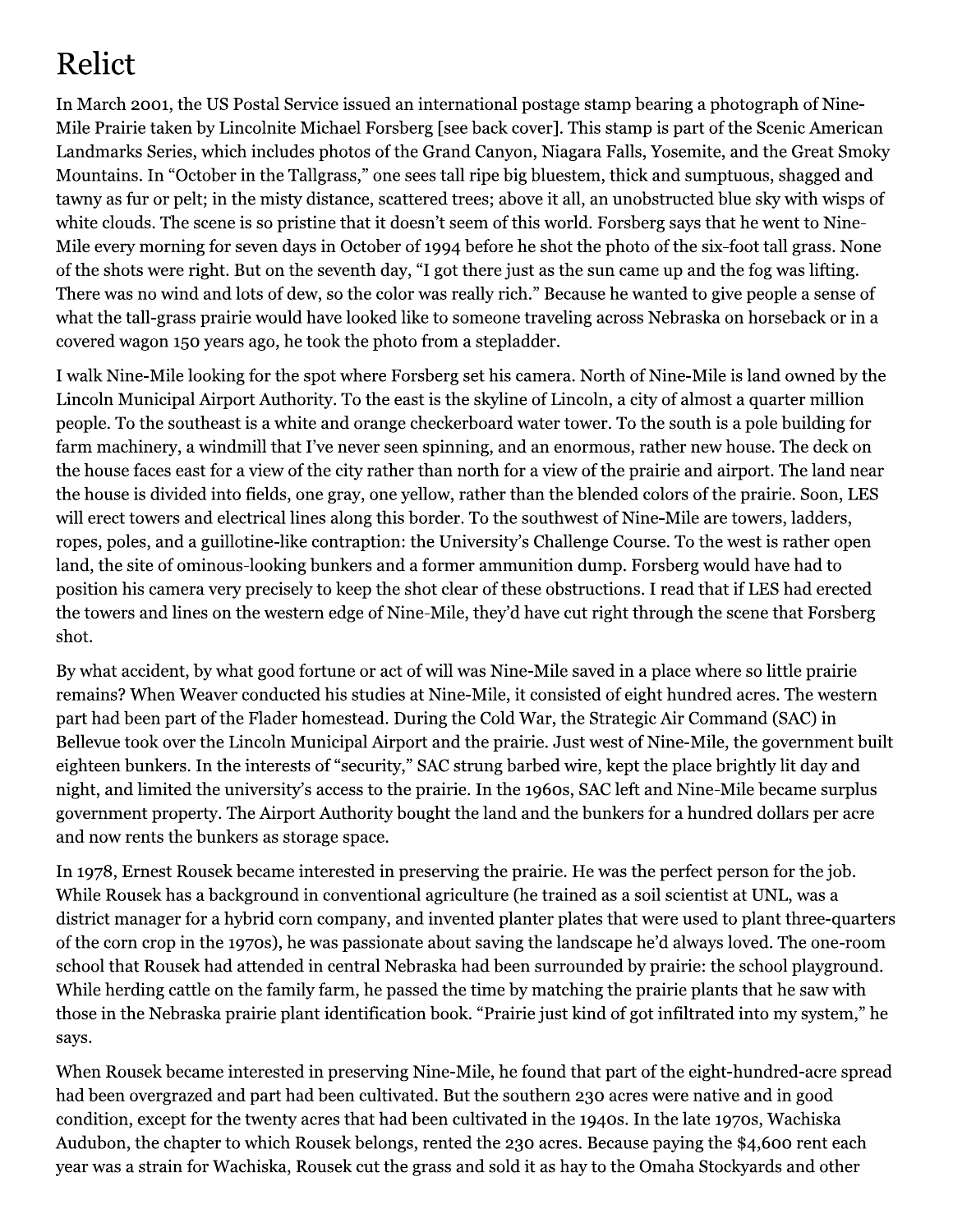customers. Rousek and A. T. Harrison, a professor of biological sciences at UNL, teamed up and sought more permanent protection for the prairie than a year-to-year lease. Initially, the Airport Authority's Board of Directors offered to sell the land for fifteen hundred dollars per acre, a steep increase over the one hundred dollars per acre that it had paid in the 1960s. When Rousek asked the Board to reduce the price, the directors said that the state constitution forbad them from selling land for less than market value. To reduce the price would be tantamount to making a charitable contribution to the Audubon Society.

Rousek and Harrison went to the state legislature to see if they could change the law. Their request sailed through the unicameral body unopposed. In April of 1979, the Airport Authority approved a resolution to preserve 230 acres of airport land, then leased to the Wachiska Audubon Society, and agreed that the uniqueness of the native prairie would be recognized in any future deposition. And it agreed to sell the land for six hundred dollars per acre—still too high, Rousek thought. He and Harrison tried but failed to persuade the Nature Conservancy to purchase the land because at that time the Conservancy was more interested in preserving larger tracts. They garnered the support of then–University Chancellor Martin A. Massengale, an agronomist, and the Board of Regents, but that wasn't enough to save the prairie. Finally, the University of Nebraska Foundation and Marguerite Hall Metzger, whose late husband, Neil W. Hall, had managed the prairie during World War II, each donated sixty-nine thousand dollars toward the \$138,000 purchase price. The purchase was transacted in 1983. Since then, the Foundation has leased Nine-Mile to the university for one dollar per year.

The kiosk near the entrance to Nine-Mile that Rousek built and that Wachiska Audubon maintains provides a map and a brief history of the prairie, several of Weaver's drawings of prairie root systems, and Weaver's words of praise for the prairie: "One is awed by its immensity, its complexity, and the seeming impossibility of understanding and describing it. But after certain principles and facts become clear, one comes not only to know and understand the grasslands, but also to delight in them . . ."

#### Revision

As always, I begin my walk on a mowed path. On this January day, it's the path along the east fence. Nine-Mile sits two hundred feet above the city; so as I walk, I look down on the Lincoln skyline, a familiar place of routine, compactness, and verticality. At this moment, the distance between the city and the prairie seems slight. My prepositional choice of the moment: I am up on the prairie.

I turn and walk along the south fence and into the bowl of the former pond. Because of the current drought, the tall grasses haven't lived up to their name for several years. In the past few summers, I've seen more than one pond go dry. The gray high-water marks on the trunks of the cottonwoods encircling the dry bed are probably from the summer of 1993, the wettest summer I've seen since I became acquainted with prairies. Then, the grasses were tall, dense and lush.

In the canyon, sparrows cheep and twitch in the shrubs. The rusty, eastern redcedars are studded with blue, berrylike cones. The red-orange berries of a bittersweet vine clinging to a bare branch are the brightest thing I see at Nine-Mile. Looming in the background is the medieval watchtower at the university's challenge course. Thoreau lamented that sometimes he'd walked a mile into the woods "bodily, without getting there in spirit." I am not yet in this demanding landscape. I'm not yet in the prairie. As I walk, I adapt. Horizontal. Present tense. Body and spirit.

I stand at the bottom of the hill. My eyes scan the jagged line where grass and sky meet. Here, the prairie seems immense. I leave the path and wade through the dry grasses. Burrs stick to my jeans. If Weaver dug trenches here, I see no evidence of them. From the top of the hill where I had my picture taken not so long ago, I can't escape the fact that Nine-Mile is a fenced-in relict, so small that I couldn't get lost here if I wanted to. Yet, I can lose myself here. A red-tailed hawk soars overhead. Beneath the grasses and forbs are the trails that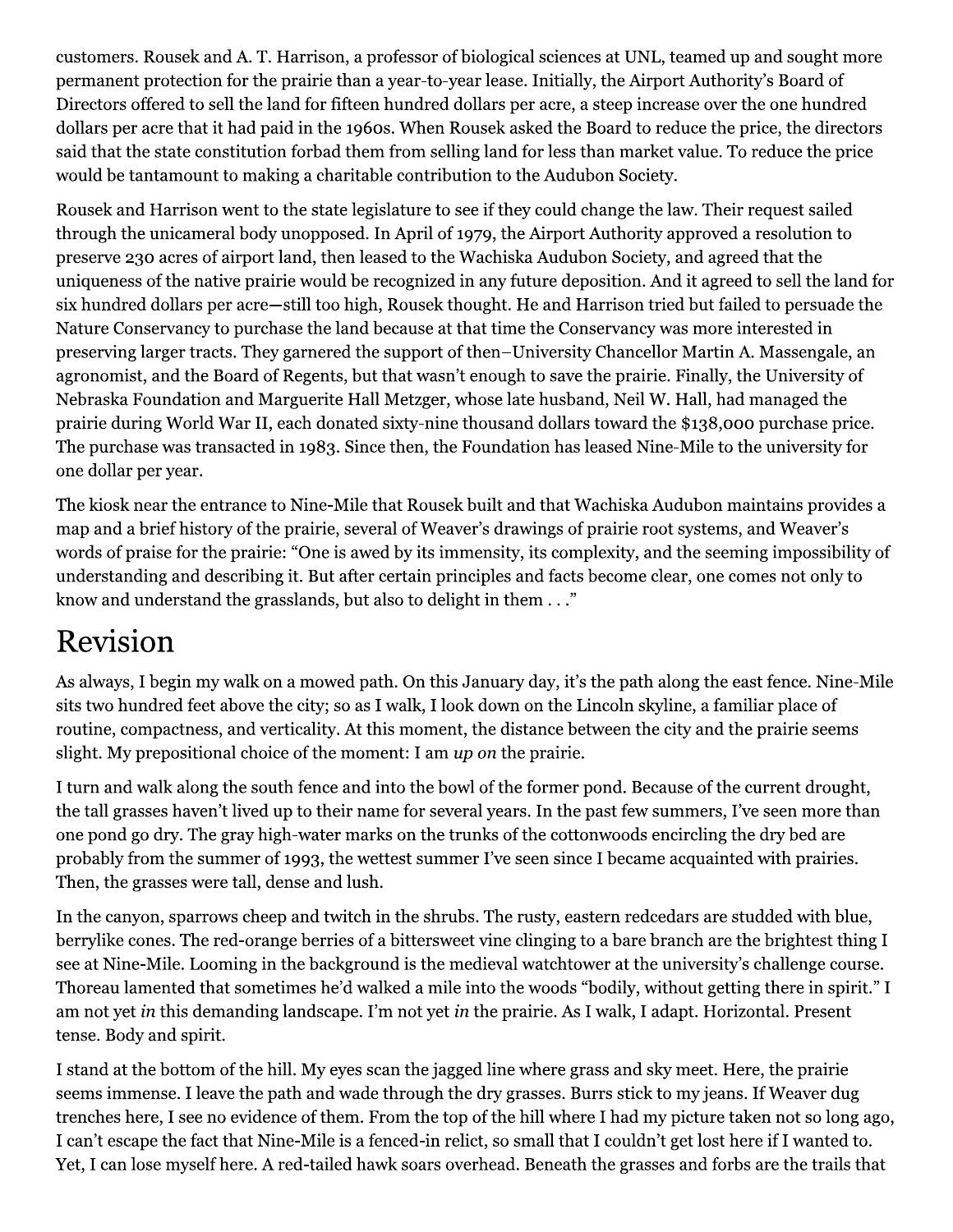secretive, nocturnal rodents follow as they gather seeds and seek escape from hawks and coyotes, but I've never noticed the trails or the mice. I can identify some plants by their seedheads alone (the plumed and turkey-footed tall grasses, the thistle's prickly vase, the coneflower's cone, the milkweed's split pod), but to whom do these candelabras, torches, corkscrews, spikes, rattles, whisks, and burrs belong? What is this prairie like after dark, in an icestorm, or during a tornado? More than just nine miles separate the city and the prairie. My prepositional choice of the moment: I am *out in* the prairie.

The slanting afternoon sun lights up the rusty bunches of little bluestem's wire-thin leaves, stems, and its fuzzy white seedheads. At this moment, little bluestem is the grass of my heart. Weaver would have known it as Andropogon scoparius. Now, botanists call it Schizochyrium scopraium. Scopa, the indispensable part of the name, is Latin for broom, which is what the tufts of bronze stems and leaves look like. Soft little brooms that sweep me clean of distractions.

The essence of metaphor, says anthropologist Frederick Barth, is the use of the familiar to grasp the less familiar. What Weaver and Clements were grasping at when they described prairie as a single organism is the living unity they saw there, "each part interdependent upon every other part," as they wrote in *Plant Ecology*. If prairie is an organism, for me, it's mammalian. It is competitive and cooperative, hides and flaunts itself, wears different faces, and is pelt-covered. When I see the prairie as a sentient mammal gazing back at me, I feel even more tender-hearted toward it. Yet, the nature of the prairie changes according to the mammal whose characteristics I attribute to it-bison, deer, ferret, coyote, vole.

Many that followed the Overland Trail across Nebraska in the nineteenth century saw the prairie as the Great American Desert, a vast emptiness that stood between them and the new home or the fortune to be made in Oregon or Colorado or California. This metaphor persists. In Dakota, Kathleen Norris sees the prairie as a desert, specifically that of the Desert Fathers of fourth-century Egypt. In Great Plains, Ian Frazier claims that grassland is not desert, yet he conceives of it as desertlike, a blank screen, so to speak, onto which he can project his own desires. This metaphor of prairie as an empty expanse says more about what isn't there than what is. It simply doesn't reach far enough. In a variation on the prairie-ocean metaphor, botanist Peter Bernhardt compares prairies to icebergs, "since most of their mass remains below the soil surface." Like an iceberg, most of the prairie is hidden from my view and it is a vanishing thing. But a prairie is living; an iceberg is not. I reconsider the prairie-ocean metaphor. Despite its limitations, it reveals something essential to me that these other metaphors do not. The closest I can get to the experience of beholding the wide unbroken prairie is at or on or above an ocean, not a perpendicular in sight, nothing but water and sky stretching out farther than the eye or the imagination can follow.

While most explorers, immigrants, and travelers have seen the prairie as something to be crossed as quickly as possible and left behind, for me, it is the end of the journey. Relict, which Weaver and Clements defined as "a community or fragment of one that has survived some important change," is close kin to *relic*, the remains, ruins, or vestiges of something now gone or an object venerated because of its association with the sacred. Both words have the same Latin root: *relinguere*, *re* meaning back and *linguere* meaning to leave. To leave back. My pilgrim's journey brings me here to find what was left behind. Though but a shard or splinter of the once oceanic grasslands, this tiny island of prairie in the vast sea of towns, cities, farms, and highways is the essential piece that can evoke the whole. In the presence of this relic, I'm present, balanced, and spacious.

LISA KNOPP is the author of four collections of essays: Field of Vision (1996) and Flight Dreams: A Life in the Midwestern Landscape (1998), both from University of Iowa Press, and The Nature of Home (2002) and Interior Places (forthcoming), both from the University of Nebraska Press. She teaches creative nonfiction at the University of Nebraska-Omaha and lives in Lincoln.